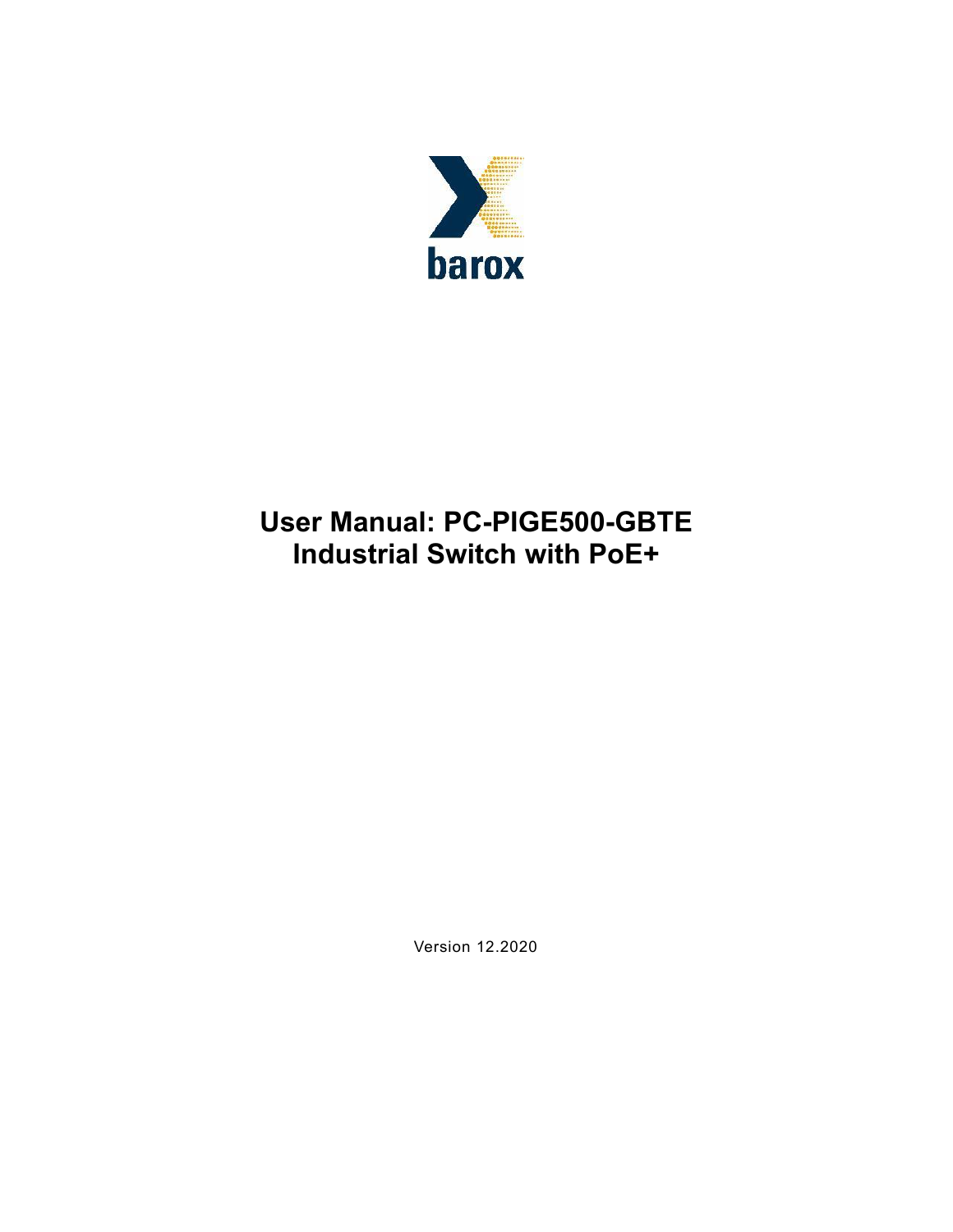

### **Introduction**

This switch is rated compact size IP30 and installation by DIN RailTthis industrial gigabit unmanaged Ethernet switch has 5\*10/100/1000Tx with 4\*IEEE 802.3at compliant ports (30W/port), suitable for applications that require high bandwidth communication.

In order to prevent unregulated voltage, this series provides high EFT and ESD protection. This also allows it to function in harsh environments, as well as support power redundancy with a dual power input design with reverse polarity protection.

With an operating temperature -40°C  $\sim$  75°C, this switch is designed to meet any needs for industrial automation, transportations, IP surveillance application and harsh environments.

## **Installation package**

This unit can be din-rail mounted or wall-mounted. Din-rail brackets and wall-mounted brackets are included.

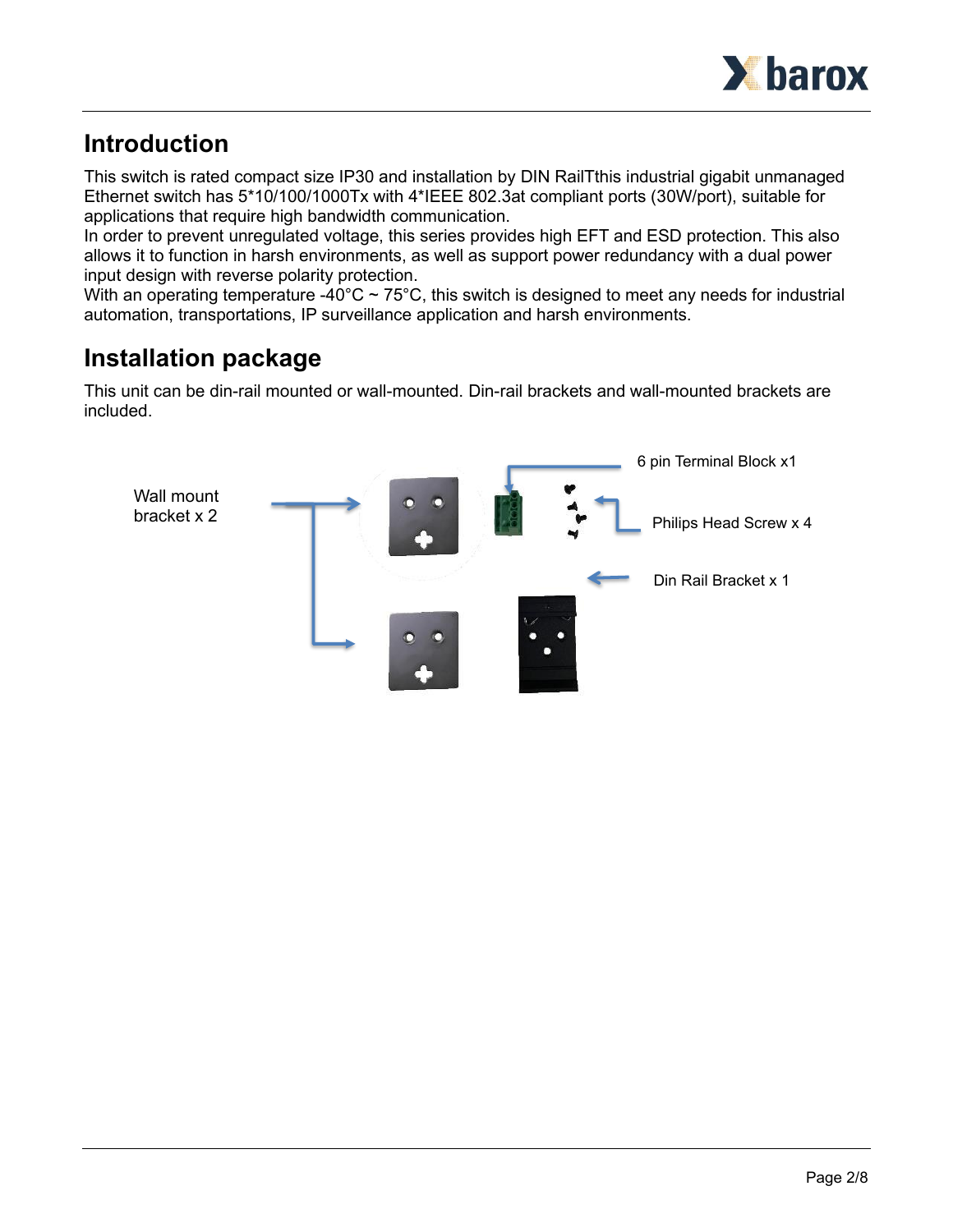

### **Power connection**

If the DC voltage is supplied by an external circuit, please use a protection device on the power supply input. Supply by UL Listed industrial use power. The industrial Ethernet switch's hardware specs, ports, cabling information, and wiring installation will be described within this user manual This unit comes with a 6 pin terminal block. It can be operated from 48-56VDC power source. Always make sure your input voltage is within this supported voltage range for each model

*WARNING -- Any exceeded input voltage will not make this unit function and may damage this unit.*

Please follow the below steps to insert the power wire.

#### *Step 1*.

Insert the positive and negative wires into the PWR1 (V1+, V1-) and PWR2 (V2+, V2-) contacts on the terminal block connector as shown in the Figure below.



#### *Step 2.*

Tighten the wire-clamp screws to prevent the wires from loosening, as shown below in Figure 2.15.



Note: Only use copper conductors, 60/75°C, tighten to 5 lbs. The wire gauge for the terminal block should range between 18~20 AWG.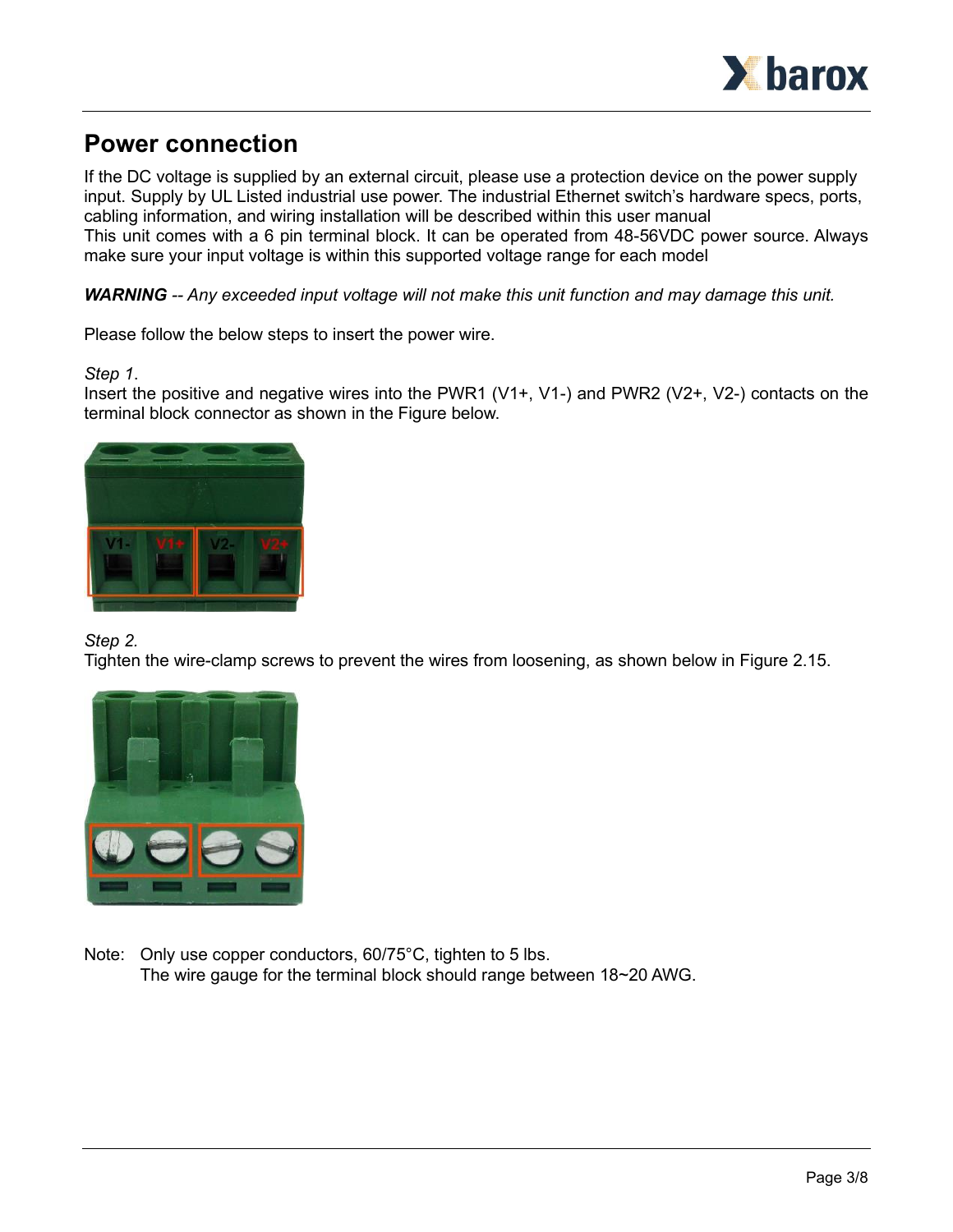

## **LED indicator**

There are LED light indicators located on the front panel of the industrial Ethernet switch that display the power status and network status. Each LED indicator has a different color and has its own specific meaning, see below.

| <b>LED</b>                        | <b>Color</b> | <b>Description</b> |                                                     |
|-----------------------------------|--------------|--------------------|-----------------------------------------------------|
| <b>PWR</b>                        | Green        | On                 | Power input 1 or 2 is active                        |
|                                   |              | Off                | Power input 1 and 2 is inactive                     |
| <b>LAN Port</b><br>LINK/ACT/SPEED | Green        | On                 | Connected to network, 1000Mbps                      |
|                                   |              | Flashing           | Networking is active                                |
|                                   |              | Off                | Not connected to network                            |
|                                   | Green        | On                 | Connected to network, 10/100Mbps                    |
|                                   |              | Flashing           | Networking is active                                |
|                                   |              | Off                | Not connected to network                            |
| PoE 1-4                           | Green        | On                 | The port is supplying power to the powered-device   |
|                                   |              | Off                | No powered-device attached or power supplying fails |

### **Ethernet Ports**

The RJ-45 ports are auto-sensing for 10Base-T, 100Base-TX or 1000Base-T devices connections. Auto MDI/MDIX means that the switch can connect to another switch or workstation without changing the straightthrough or crossover cabling.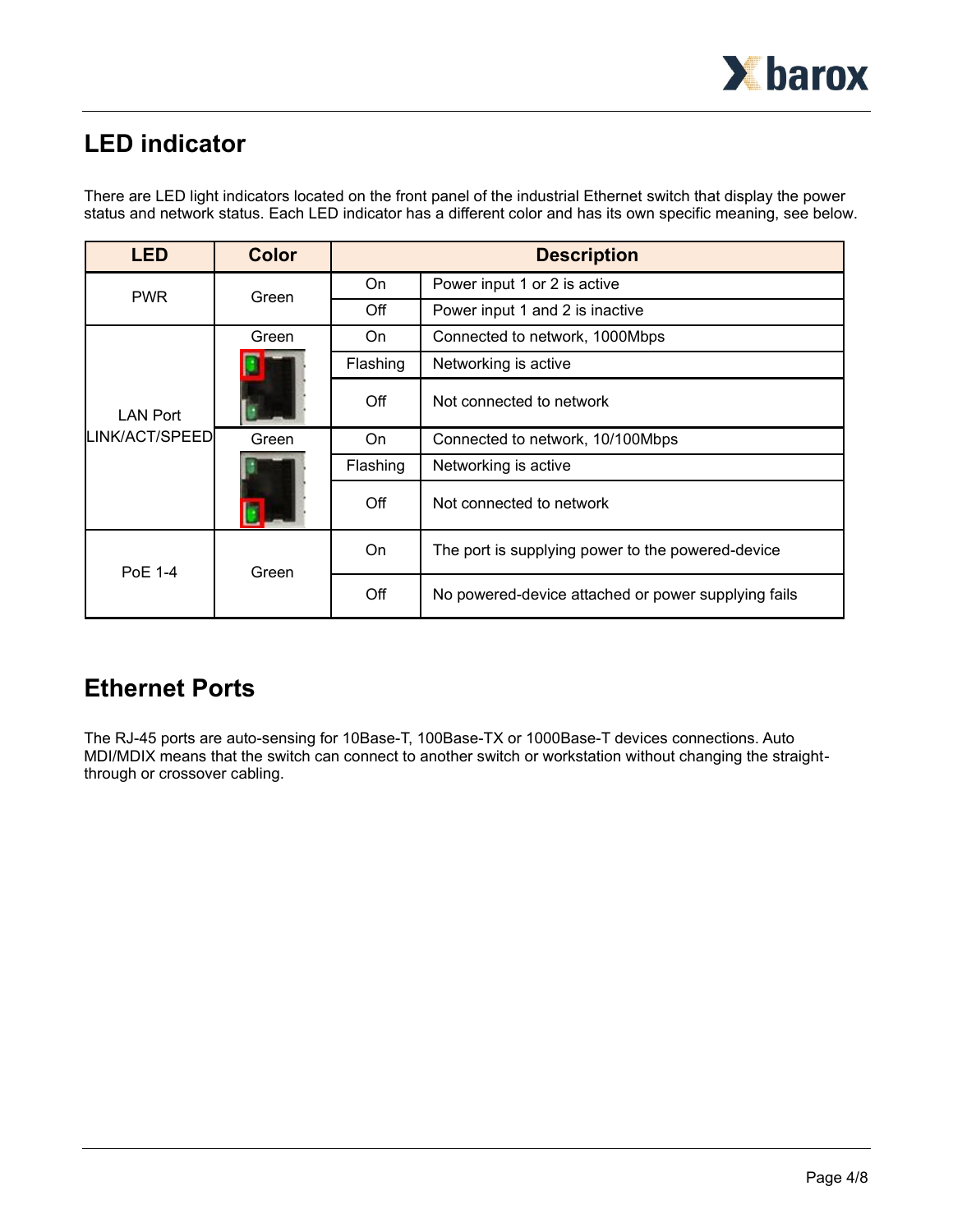

### **DIN Rail mounting**

The DIN-Rail is pre-installed on the industrial Ethernet switch from the factory. If the DIN-Rail is not on the industrial Ethernet switch, please see the Figures below to learn how to install the DIN-Rail on the switch.



Follow the steps below to learn how to hang the industrial Ethernet switch.

#### *Step 1.*

Use the screws to install the DIN-Rail bracket on the rear side of the industrial Ethernet switch.

#### *Step 2*

To remove the DIN-Rail bracket, do the opposite from Step 1.

#### *Step 3*

After the DIN-Rail bracket is installed on the rear side of the switch, insert the top of the DIN-Rail on to the track as shown below.



#### *Step 4*

Lightly pull down the bracket on to the rail as shown below in Figure 3.3.

#### *Step 5*

Check if the bracket is mounted tightly on the rail.

#### *Step 6*

To remove the industrial Ethernet switch from the rail, do the opposite from the above steps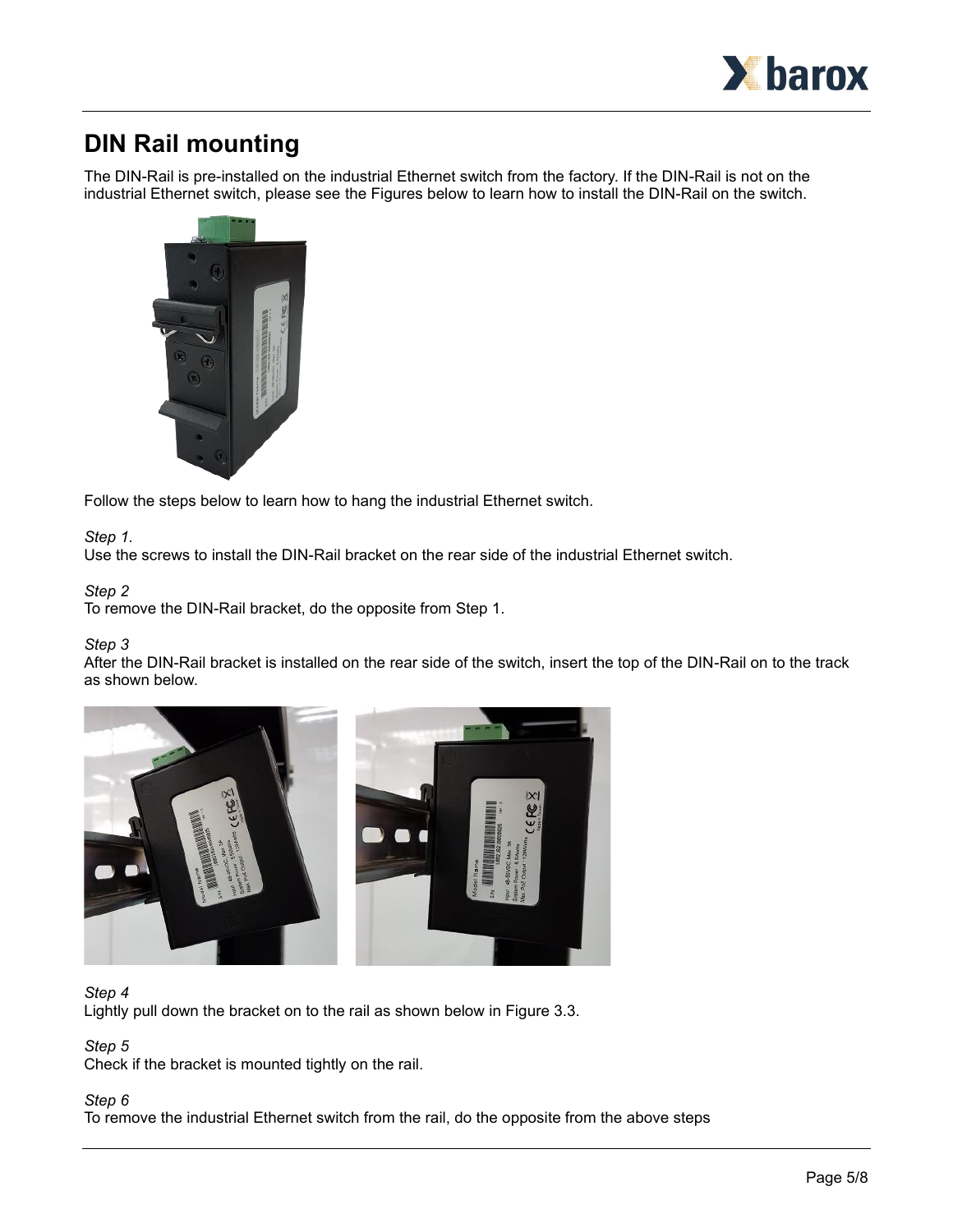

### **Wall mounting**

Follow the steps below to mount the industrial Ethernet switch using the wall mounting bracket.

*Step 1*.

Remove the DIN-Rail bracket from the industrial Ethernet switch by loosening the screws.

*Step 2*.

Place the wall mounting brackets on the top and bottom of the industrial Ethernet switch.

*Step 3*.

Use the screws to screw the wall mounting bracket on the industrial Ethernet switch.

*Step 4*.

Use the hook holes at the corners of the wall mounting bracket to hang the industrial Ethernet switch on the wall.

*Step 5*.

To remove the wall mount bracket, do the opposite from the steps above

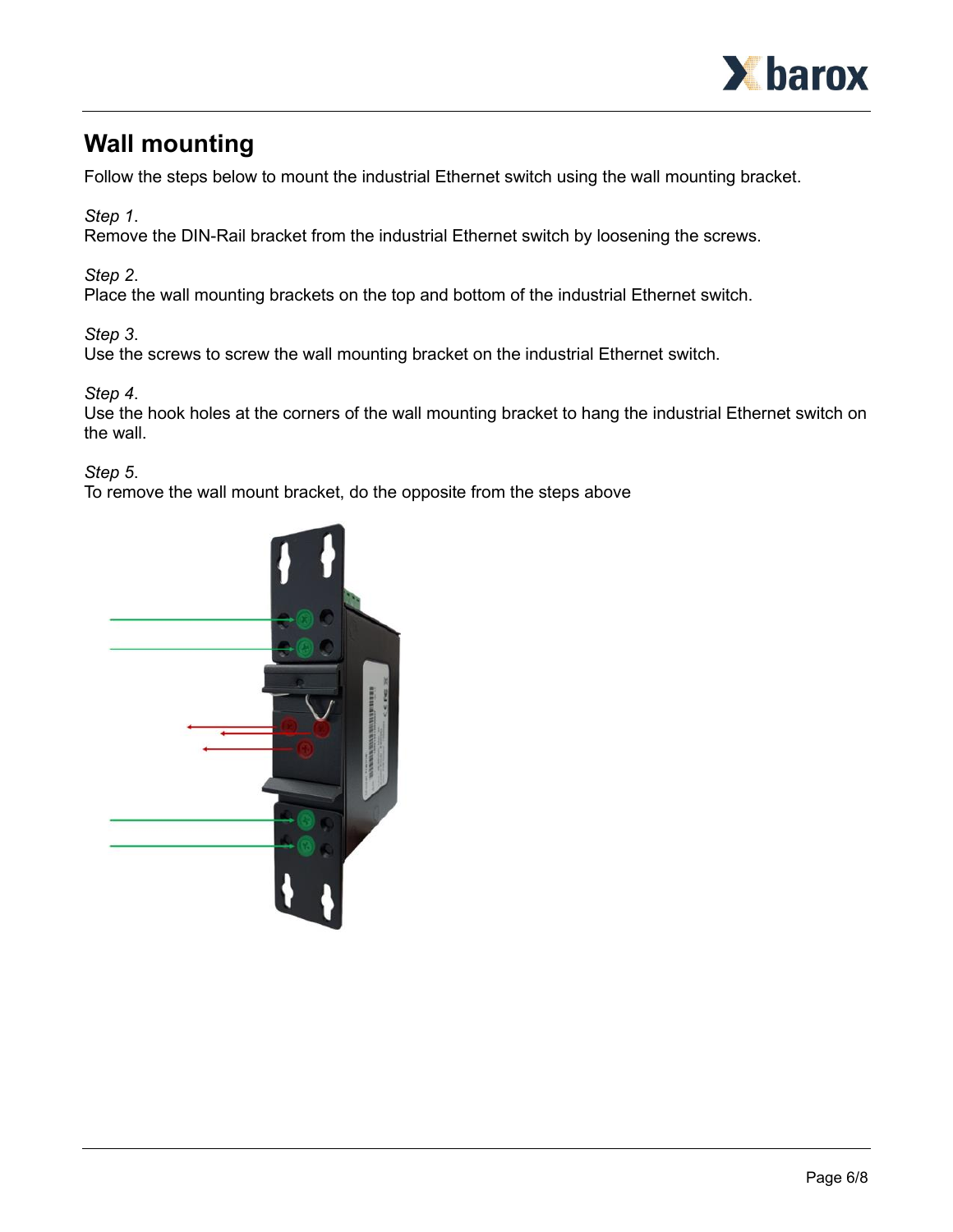

### **Trouble shooting**

Verify you have the right power cord or adapter. Never use a power supply or adapter with a noncompliant DC output voltage or it will burn the equipment.

Select the proper UTP or STP cable in order to construct the network. Use an unshielded twisted-pair (UTP) or shield twisted-pair (STP) cable for RJ-45 connections: 100Ω Category 5e for 10M/100/1000Mbps. Also be sure that the length of any twisted-pair connection does not exceed 100 meters (328 feet).

Diagnosing LED Indicators: To assist in identifying problems, the switch can be easily monitored with the LED indicators which help to identity if any problems exist. Please refer to the LED Indicators section for LED light indication.

If the power indicator LED does not turn on when the power cord is plugged in, the user may have a problem with the power cord. Check for loose power connections, power losses or surges at the power outlet.

If the industrial switch LED indicators are normal and the connected cables are correct but the packets still cannot transmit, please check the systems Ethernet devices configuration or status.